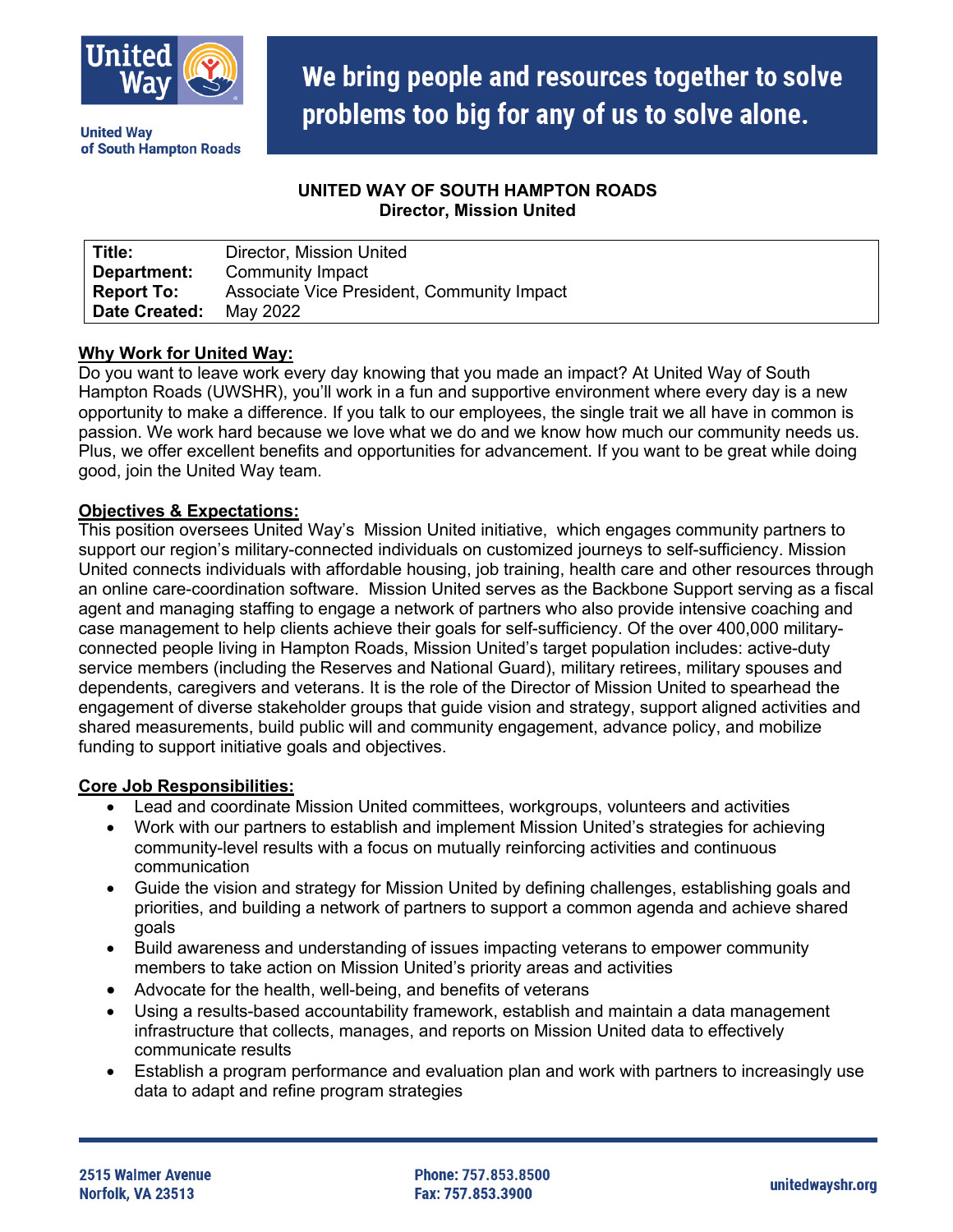

## We bring people and resources together to solve problems too big for any of us to solve alone.

**United Wav** of South Hampton Roads

> Facilitate the identification of core measurable outcomes for each committee and workgroup, mutually reinforcing activities, and develop a system for collaboration and communication to advance Mission United's shared agenda

- Maintain positive relations with our stakeholders and volunteers
- Oversee Mission United direct investments and leverage community resources ensuring that organizational resources are used to their maximum potential
- Develop, in partnership with Mission United committees and United Way staff, and monitor a fiveyear Mission United resource investment plan that includes the implementation of new grant processes that are integrated with other funding processes in the organization
- Support sustainable, continuous quality improvement practices
- Engage United Way staff and volunteers to achieve goals related to Mission United programming, funding, fundraising and communications
- Oversee Mission United call center.
	- o Provide active supervision of service coordination
	- o Coordinate staff training
	- $\circ$  Develop and maintain protocols or policies regarding the operations of Misison United call center
	- o Leverage and grow resources and our network of service providers
	- o Adheres to policies, procedures and the professional code of ethics
	- o Observes confidentiality, privacy and dignity of each individual
	- $\circ$  Leads the development of positive team relationships
- Other duties as assigned

#### **Key Skills Requirements:**

- Bachelor's Degree in related field required; Master's Degree preferred
- 5-10 years relevant experience; prior military service preferred; seeking candidates with strategic planning, program development, and evaluation competencies
- Familiarity with asset-based approaches to community development, volunteerism, and corporate philanthropy
- Demonstrated experience with group facilitation and working with and managing staff and/or volunteers to plan and implement community-based initiatives with specific deliverables and demonstrable outcomes. This includes an ability to inspire, organize, convene, and lead groups, build consensus, and collaborate with diverse stakeholders
- Project management skills with the ability to problem-solve, prioritize, delegate, and create systems and processes
- Experience in collective impact and working with military-connected communities and service organizations, with the ability to build and sustain productive relationships with diverse individuals, groups, organizations, and communities
- Excellent analytical ability and superior problem-solving skills
- Excellent communication, interpersonal, listening, writing, and facilitation skills
- Ability to take concepts from initiation to completion with minimal supervision
- Microsoft Office skills and experience required
- Commitment to excellence and the mission of United Way

## **Work Demands & Environment:**

• Ability to stoop, lift, finger – for example pick, pinch, or type and grasp